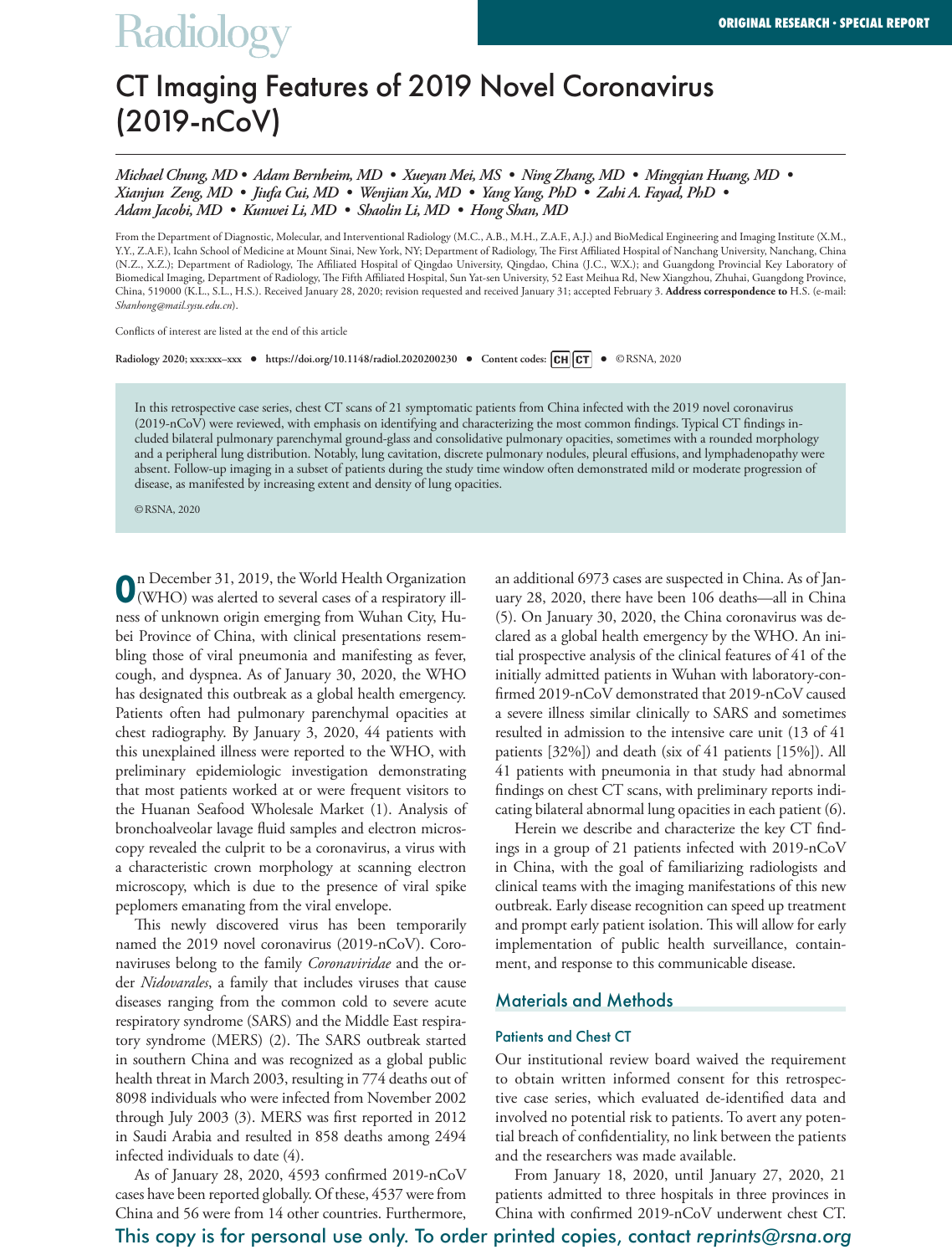#### **Abbreviations**

MERS = Middle East respiratory syndrome, SARS = severe acute respiratory syndrome, 2019-nCov = 2019 novel coronavirus, WHO = World Health Organization

#### **Summary**

The 2019 novel coronavirus manifests with characteristic chest CT imaging features, which are helpful to the radiologist for the early detection and diagnosis of this emerging global health emergency.

#### Key Results

- Of 21 patients with the 2019 novel coronavirus, 15 (71%) had involvement of more than two lobes at chest CT, 12 (57%) had ground-glass opacities, seven (33%) had opacities with a rounded morphology, seven (33%) had a peripheral distribution of disease, six (29%) had consolidation with ground-glass opacities, and four (19%) had crazy-paving pattern.
- Lung cavitation, discrete pulmonary nodules, pleural effusions, and lymphadenopathy were absent.
- $\blacksquare$  Fourteen percent of patients (three of 21) presented with a normal CT scan.

Ten patients were from Zhuhai (Guangdong Province) and were imaged with 1-mm-thick slices with a UCT 760 scanner (United Imaging, Shanghai, China). Nine patients were from Nanchang (Jiangxi Province) and were imaged with 8-mm-thick slices with an Emotion 16 scanner (Siemens Healthineers, Erlangen, Germany). Two patients were from Qingdao (Shandong Province) and were imaged with 5-mm-thick slices, one with a BrightSpeed scanner (GE Medical Systems, Milwaukee, Wis) and one with an Aquilion ONE scanner (Toshiba Medical Systems, Tokyo, Japan). All scans were obtained with the patient in the supine position during end-inspiration without intravenous contrast material. All patients were positive for 2019-nCov at laboratory testing of respiratory secretions obtained by means of bronchoalveolar lavage, endotracheal aspirate, nasopharyngeal swab, or oropharyngeal swab.

Patient selection for this study was consecutive in each of the three institutions, and no exclusion criteria were applied (Table 1). In addition to age and sex, clinical information collected included severity and time course of symptoms as well as travel and exposure history.

#### CT Image Review

All CT images were reviewed by two fellowship-trained cardiothoracic radiologists with approximately 5 years of experience each (M.C. and A.B.) by using a viewing console. Images were reviewed independently, and final decisions were reached by consensus. For disagreement between the two primary radiologist interpretations, a third fellowship-trained cardiothoracic radiologist with 10 years of experience (A.J.) adjudicated a final decision. No negative control cases were examined, and no blinding occurred.

For each of the 21 patients, the initial CT scans were evaluated for the following characteristics: *(a)* presence of groundglass opacities, *(b)* presence of consolidation, *(c)* number of lobes affected by ground-glass or consolidative opacities, *(d)* degree of lobe involvement in addition to overall lung "total

#### **Table 1: Summary of Patient Characteristics (***n* **= 21)**

| Value                                                       |
|-------------------------------------------------------------|
|                                                             |
|                                                             |
| 13 (62)                                                     |
| 8(38)                                                       |
|                                                             |
| 51                                                          |
| 14                                                          |
| $29 - 77$                                                   |
|                                                             |
| 17(81)                                                      |
| 1(5)                                                        |
| 3(14)                                                       |
|                                                             |
| 14 (67)                                                     |
| 3(14)                                                       |
| 3(14)                                                       |
| 9(43)                                                       |
| 3(14)                                                       |
| 1(5)                                                        |
| 2(10)                                                       |
| Note.—Except where indicated, data are numbers of patients, |

with percentages in parentheses.

severity score," *(e)* presence of nodules, *(f)* presence of a pleural effusion, *(g)* presence of thoracic lymphadenopathy (defined as lymph node size of  $\geq$ 10 mm in short-axis dimension), and *(h)* presence of underlying lung disease such as emphysema or fibrosis. Other abnormalities (eg, cavitation, reticulation, interlobular septal thickening, calcification, and bronchiectasis) were noted. Ground-glass opacification was defined as hazy increased lung attenuation with preservation of bronchial and vascular margins, and consolidation was defined as opacification with obscuration of margins of vessels and airway walls (7). Each of the five lung lobes was assessed for degree of involvement and classified as none (0%), minimal (1%–25%), mild (26%–50%), moderate (51%–75%), or severe (76%– 100%). No involvement corresponded to a lobe score of 0, minimal involvement to a lobe score of 1, mild involvement to a lobe score of 2, moderate involvement to a lobe score of 3, and severe involvement to a lobe score of 4. An overall lung "total severity score" was reached by summing the five lobe scores (range of possible scores, 0–20). Eight patients underwent follow-up chest CT during the study time window. These scans were also evaluated to assess for change or progression over time, which was evaluated qualitatively with a consensus approach by two of the radiologists (M.C. and A.B.).

### **Results**

There were 13 men and eight women studied (age range, 29– 77 years; mean age  $\pm$  standard deviation, 51 years  $\pm$  14).

#### Ground-Glass Opacities and Consolidation

Of the 21 initial chest CT scans, three (14%) showed no ground-glass opacities or consolidation; in fact, these three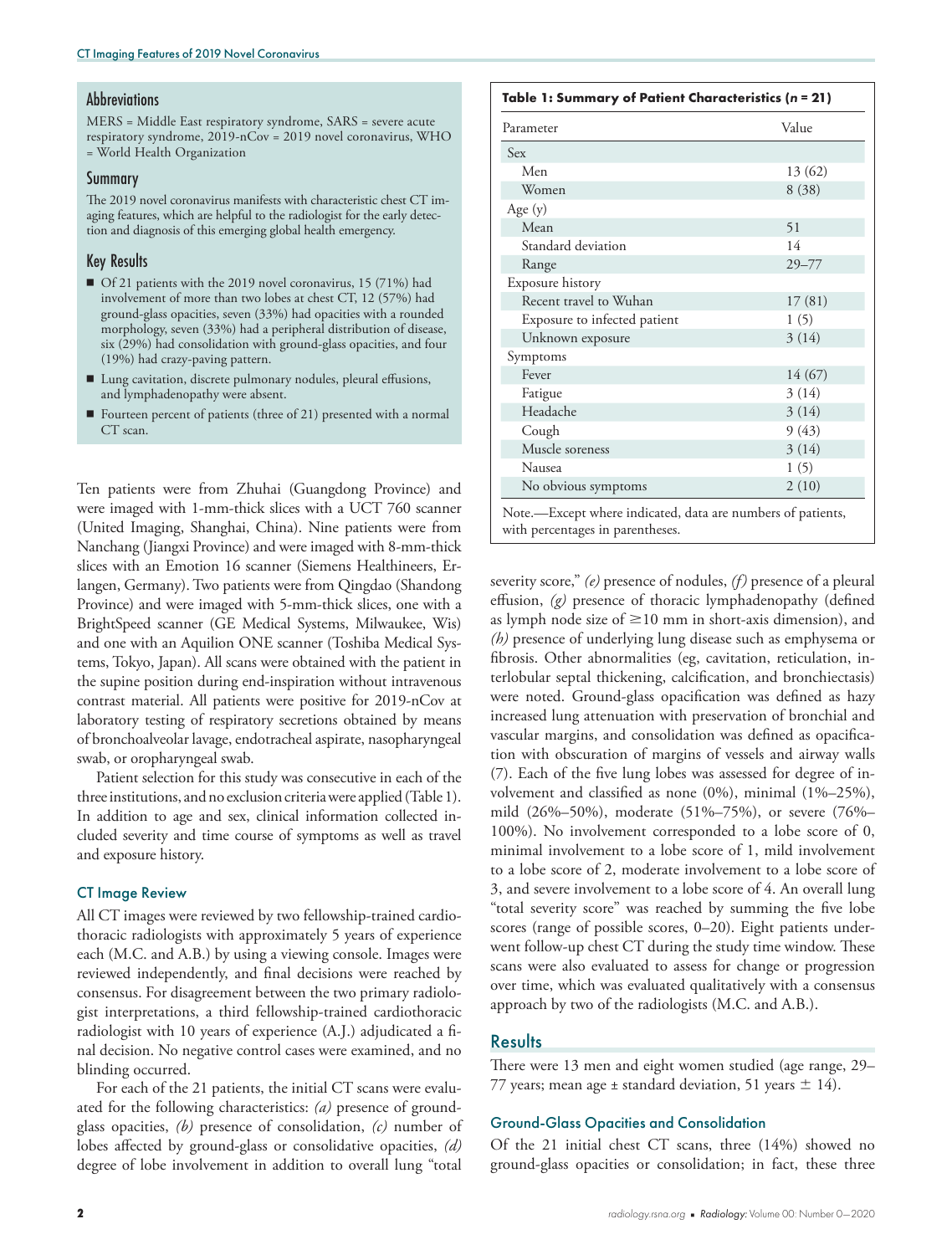**Table 2: Findings at Initial Chest CT Examination in 21 Patients**

| Finding                                                                                         | Value    |
|-------------------------------------------------------------------------------------------------|----------|
| Ground-glass opacities and consolidation                                                        |          |
| Absence of both ground-glass opacities and<br>consolidation                                     | 3(14)    |
| Presence of either ground-glass opacities or<br>consolidation                                   | 18 (86)  |
| Presence of ground-glass opacities without<br>consolidation                                     | 12 (57)  |
| Presence of ground-glass opacities with<br>consolidation                                        | 6(29)    |
| Presence of consolidation without ground-<br>glass opacities                                    | 0(0)     |
| No. of lobes affected                                                                           |          |
| $\theta$                                                                                        | 3(14)    |
| $\mathbf{1}$                                                                                    | 1(5)     |
| $\overline{2}$                                                                                  | 2(10)    |
| 3                                                                                               | 3(14)    |
| 4                                                                                               | 4(19)    |
| $\overline{5}$                                                                                  | 8(38)    |
| More than two lobes affected                                                                    | 15(71)   |
| Bilateral lung disease                                                                          | 16 (76)  |
| Frequency of lobe involvement                                                                   |          |
| Right upper lobe                                                                                | 14 (67)  |
| Right middle lobe                                                                               | 12 (57)  |
| Right lower lobe                                                                                | 16 (76)  |
| Left upper lobe                                                                                 | 14 (67)  |
| Left lower lobe                                                                                 | 14 (67)  |
| Total lung severity score                                                                       |          |
| Mean                                                                                            | 9.9      |
| Range                                                                                           | $0 - 19$ |
| Opacification distribution and pattern                                                          |          |
| Rounded morphology                                                                              | 7(33)    |
| Linear opacities                                                                                | 3(14)    |
| Crazy-paving pattern                                                                            | 4 (19)   |
| Peripheral distribution                                                                         | 7(33)    |
| Cavitation                                                                                      | 0(0)     |
| Other findings                                                                                  |          |
| Discrete pulmonary nodules                                                                      | 0(0)     |
| Pleural effusion(s)                                                                             | 0(0)     |
| Lymphadenopathy                                                                                 | 0(0)     |
| Pulmonary emphysema                                                                             | 0(0)     |
| Pulmonary fibrosis                                                                              | 0(0)     |
|                                                                                                 |          |
| Note.-Except where indicated, data are numbers of patients,<br>with percentages in parentheses. |          |

patients had entirely normal chest CT examinations at presentation (Table 2). Of the 18 patients with ground-glass opacities, consolidation, or both, 12 had only ground-glass opacities (with no consolidation); no patient demonstrated consolidation without ground-glass opacification.

#### Opacification Distribution and Patterns

Excluding the three patients with a normal initial chest CT examination, the remaining 18 of 21 patients (86%) by defini-

tion had disease affecting at least one lobe. Of the 21 patients, one patient (5%) had one affected lobe, two patients (10%) had two affected lobes, three patients (14%) had three affected lobes, four patients (19%) had four affected lobes, and eight patients (38%) had disease affecting all five lobes.

The right upper lobe was involved in 14 of the 21 patients at initial CT (67%), the right middle lobe was involved in 12 (57%), the right lower lobe was involved in 16 (76%), the left upper lobe was involved in 14 (67%), and the left lower lobe was involved in 14 (67%). Of the 18 patients with lung opacities, 16 had bilateral disease and two had unilateral disease (both had right lung involvement only).

The total lung severity score ranged from 0 (in the three normal CT examinations) to a maximum of 19, with a mean score of 9.9. The patient with the highest lung severity score was admitted to the intensive care unit (Fig 1).

Seven of the initial 21 patients (33%) demonstrated ground-glass and/or consolidative opacities with a rounded morphology (Fig 2). Three of the 21 patients (14%) demonstrated a predominantly linear abnormality and four (19%) demonstrated a crazy-paving pattern (Fig 3). Seven patients (21%) had a peripheral distribution of disease (Fig 4). No patients had cavitation in the lung, discrete pulmonary nodules, pleural effusion(s), lymphadenopathy, underlying pulmonary emphysema, or fibrosis.

#### Follow-up Chest CT

Eight patients underwent follow-up chest CT during the study date range, one of whom underwent two follow-up CT examinations (Table 3). The mean time between initial chest CT and follow-up was 2.5 days (range, 1–4 days). One of the eight patients (13%) had normal initial and follow-up chest CT examinations, with no interval change. No patients demonstrated interval improvement. Five of the eight patients (63%) demonstrated mild progression and two (25%) demonstrated moderate progression. No patients demonstrated severe progression. One patient with mild progression at the first follow-up CT examination performed 1 day after the initial CT examination underwent a second CT examination 3 days later (4 days after the initial CT examination). The second CT examination showed marked progression, demonstrating increasing number of opacities and density of consolidation. Finally, one patient had a normal chest CT scan at initial presentation, followed by a CT scan obtained 3 days later showing a new solitary, rounded peripheral ground-glass lesion (Fig 5).

# **Discussion**

The 2019 novel coronavirus (2019-nCoV) is a new disease outbreak with potentially far-reaching public health ramifications. Chest CT is a key component of the diagnostic work-up for patients with suspected infection, and our investigation has shown some imaging findings frequently encountered in affected patients. Among 21 patients studied, ground-glass opacities were observed in 12 patients (57%) and consolidation was observed in six (29%). There was a high likelihood of this disease affecting more than two lobes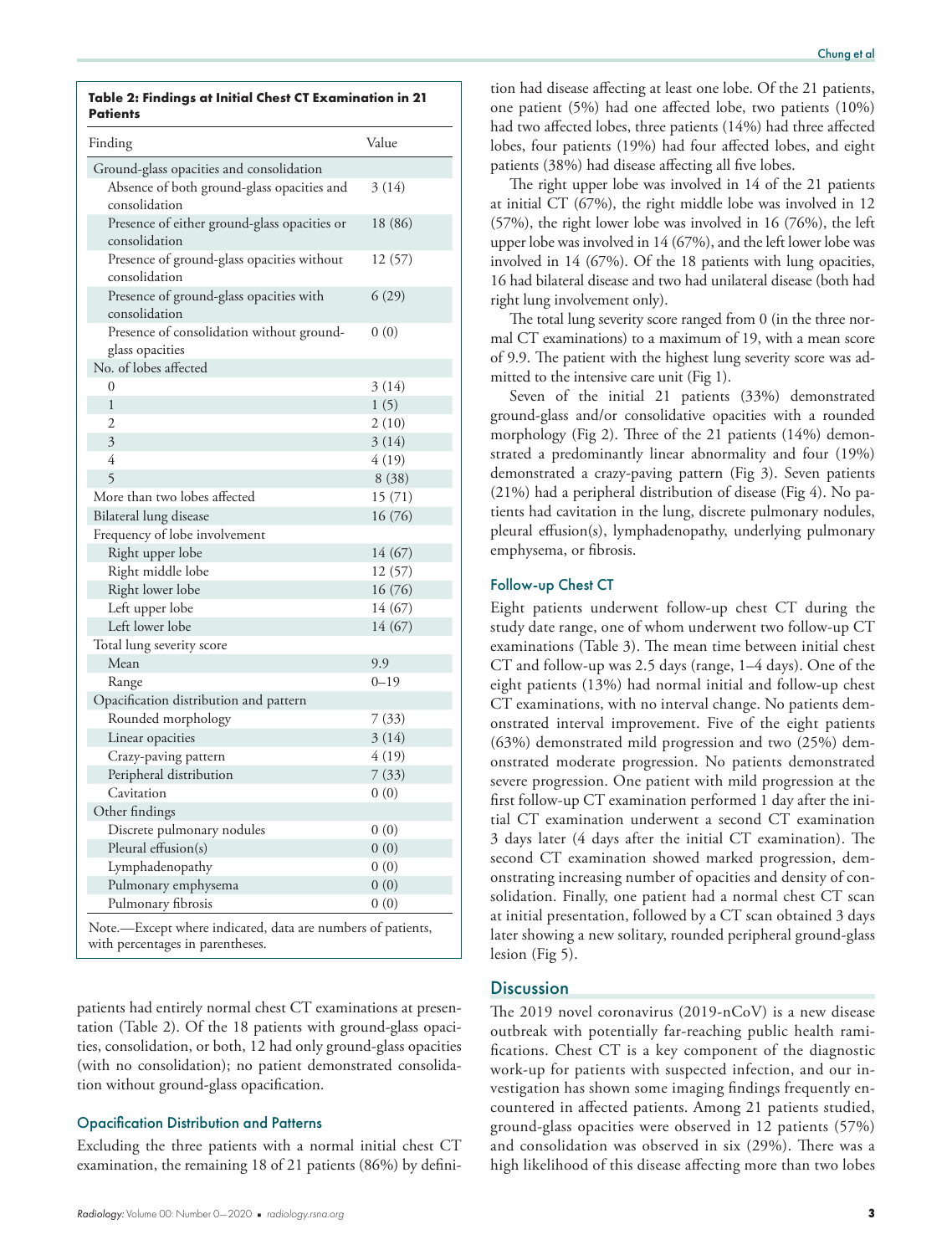

Figure 1. Images in a 29-year-old man with unknown exposure history who presented with fever and cough ultimately requiring admission to intensive care unit. **(a)** Axial thin-section unenhanced CT scan shows diffuse bilateral confluent and patchy ground-glass (white arrows) and consolidative (black arrows) pulmonary opacities. **(b)** Axial unenhanced image shows that the disease in the right middle and lower lobes has a striking peripheral distribution (arrows).



Figure 2. Image in a 36-year-old man with history of recent travel to Wuhan who presented with fever, fatigue, and myalgias. Coronal thin-section unenhanced CT image shows ground-glass opacities with a rounded morphology in both upper lobes (arrows). **Figure 3.** Image in a 66-year-old woman with history of re-

(15 of 21 patients, 71%) with bilateral involvement (16 of 21 patients, 76%).

The secondary findings included opacities with a rounded morphology (seven of 21 patients, 33%), reticulation (three of 21 patients, 14%), and crazy paving (four of 21 patients, 19%). A peripheral location of the opacities was also reasonably common (seven of 21 patients, 33%). Pertinent negative findings included the absence of discrete pulmonary nodules, cavitation, pleural effusions, and lymphadenopathy.

Viruses are a common cause of respiratory infection. Imaging findings of viral pneumonias are varied, overlapping with other infectious and inflammatory lung diseases. Viruses in the same viral family share a similar pathogenesis; therefore, CT may help identify distinguishing patterns and features in immunocompetent patients (8). These preliminary data suggest that the CT findings for 2019-nCoV have many similar features to the other coronaviruses: SARS and MERS.

SARS and MERS outbreaks were also due to a coronavirus; therefore, experience from those epidemics may be helpful in managing the current outbreak. Correlating imaging findings in patients with SARS and MERS to those in patients



cent travel to Wuhan who presented with fever and productive cough. Axial thin-section collimated unenhanced CT image shows a crazy-paving pattern, as manifested by right lower lobe groundglass opacification and interlobular septal thickening (arrow) with intralobular lines.

with 2019-nCoV may prove valuable. The disease processes are similar insofar as ground-glass opacities and consolidation are the primary findings on CT scans. Lung involvement with a peripheral predominance was also seen in SARS and MERS. Likewise, previous coronavirus pneumonias were also associated with a crazy-paving pattern (defined as thickened interlobular septa and intralobular lines with superimposed ground-glass opacification), which was also seen in some of our patients. The absence of pulmonary cavitation, pleural effusions, and lymphadenopathy noted in our data was also characteristic of previous SARS studies (9).

Multifocal involvement of 2019-nCoV was more common in our study than in earlier coronavirus reports (eg, SARS studies with typically unifocal lung disease) (10). Moreover, prior work evaluating CT patterns in patients with MERS demonstrated a tendency for lung disease to have a basilar and subpleural distribution (11). However, our patient sample showed no definite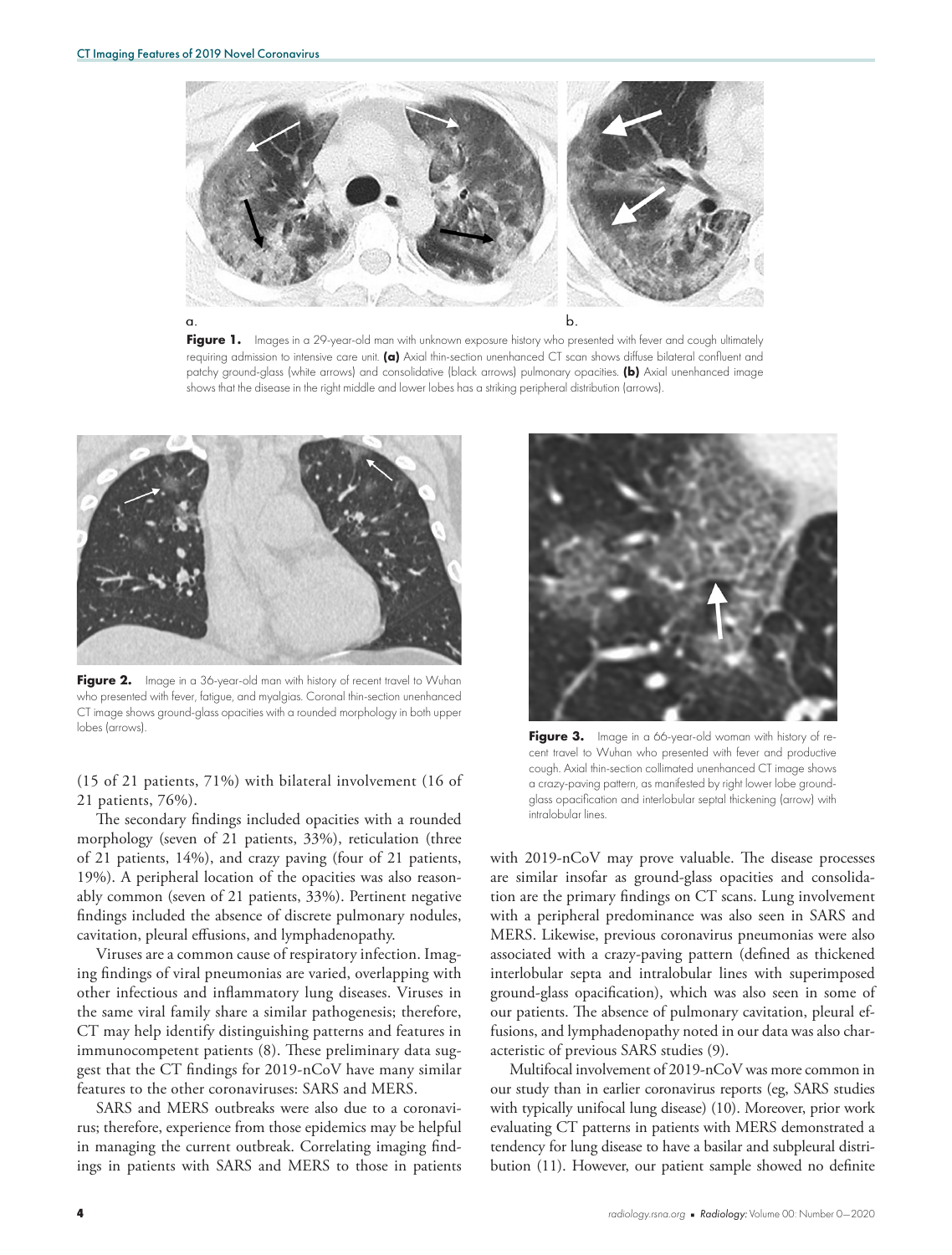lobar or craniocaudal distribution. After recovery from MERS pneumonia, airspace disease showed marked improvement but with often residual fibrotic changes. Although it is too early to have imaging descriptions of 2019-nCoV in the more subacute, chronic, or treated patient population, one might hypothesize that the lungs may respond and heal in a similar fashion (12).

Our patient sample is unique from those of other published series on the 2019-nCoV in that three of our patients had normal initial chest CT scans. One of these patients progressed 3 days later and developed a solitary rounded ground-glass lesion in the right lower lobe, indicating that this pattern may represent the very first radiographically visible manifestation of disease in some patients infected with 2019-nCoV. Another of these three patients underwent follow-up chest CT 4 days after the initial



Figure 4. Image in a 69-year-old man with history of recent travel to Wuhan who presented with fever. Axial thin-section unenhanced CT scan shows groundglass opacities in the lower lobes with a pronounced peripheral distribution (arrows).

| Finding                      | No. of Patients |
|------------------------------|-----------------|
| No Change                    | 1(13)           |
| Disease improvement          | 0(0)            |
| Mild disease progression     | 5(63)           |
| Moderate disease progression | 2(25)           |
| Severe disease progression   | 0(0)            |



**Figure 5.** Images in a 43-year-old woman with a history of travel to Wuhan who presented with fever. **(a)** Axial thin-section unenhanced CT image obtained January 18, 2020, shows normal lung. **(b)** Follow-up CT image obtained January 21, 2020, shows a new solitary, rounded, peripheral ground-glass lesion in the right lower lobe (arrow).

CT examination that remained entirely normal. Ramifications of negative imaging in known infected patients suggests that chest CT lacks complete sensitivity and cannot alone reliably fully exclude this disease, particularly early in the infection. This may be related to the fact that 2019-nCoV has an incubation period of several days, and there may be a prodromal phase where viral infection manifests with symptoms before the emergence of imaging manifestations. The Centers for Disease Control and Prevention has noted that symptoms of 2019-nCoV may appear in as few as 2 days or as long as 2 weeks after exposure, which is similar to the incubation period of MERS (13).

Our study had several limitations. We had a relatively small number of patients, including only eight of 21 patients with follow-up CT imaging. We did not review chest radiographs. Instead, we limited our study to chest CT as CT is likely more sensitive to early and/or mild disease, as was the case with previous coronavirus outbreaks (14). However, chest radiography may have some utility, with the potential to serve as a screening tool on the front lines in medical settings with high disease prevalence but limited resources. Finally, 11 of the patients had CT scans that were 5 mm in slice thickness or more, in which case subtle findings such as early and/or minimal emphysema and tiny pulmonary nodules could be occult or overlooked. However, the thicker-slice images provided for review serve as an accurate representation of a radiologist's daily practice in some areas of the world that are being affected by the outbreak.

In summary, this work represents an early investigation of chest CT findings in the 2019 novel coronavirus (2019 nCoV), with the intention of creating familiarity with common imaging manifestations of the disease. The radiologist plays a crucial role in the rapid identification and early diagnosis of new cases, which can be of great benefit not only to the patient but to the larger public health surveillance and response systems. There is value in recognizing that the CT appearance of 2019-nCoV shares some similarities with that of other diseases that cause viral pneumonia, particularly those within the same viral family (SARS and MERS). Presently, worldwide public health measures are updating and evolving on a daily basis to manage this current outbreak. As new cases are identified, other unique pulmonary CT imaging manifestations may emerge as potential points for discernment in

> this patient population. Future studies will be instrumental in determining how patients with parenchymal lung disease evolve after treatment.

> **Author contributions:** Guarantors of integrity of entire study, M.C., A.B., W.X., K.L., H.S.; study concepts/study design or data acquisition or data analysis/interpretation, all authors; manuscript drafting or manuscript revision for important intellectual content, all authors; approval of final version of submitted manuscript, all authors; agrees to ensure any questions related to the work are appropriately resolved, all authors; literature research, M.C., A.B., X.M., W.X., Y.Y., S.L., H.S.; clinical studies, M.C., A.B., N.Z., X.Z., J.C., W.X., K.L., S.L., H.S.; experimental studies, K.L., S.L.; statistical analysis, M.C., A.B., H.S.; and manuscript editing, M.C., A.B., X.M., M.H., W.X., Y.Y., Z.A.F., A.J., H.S.

> **Disclosures of Conflicts of Interest: M.C.** disclosed no relevant relationships. **A.B.** disclosed no relevant relationships. **X.M.** disclosed no relevant relationships. **N.Z.** disclosed no relevant relationships. **M.H.** disclosed no relevant relationships. **X.Z.** dis